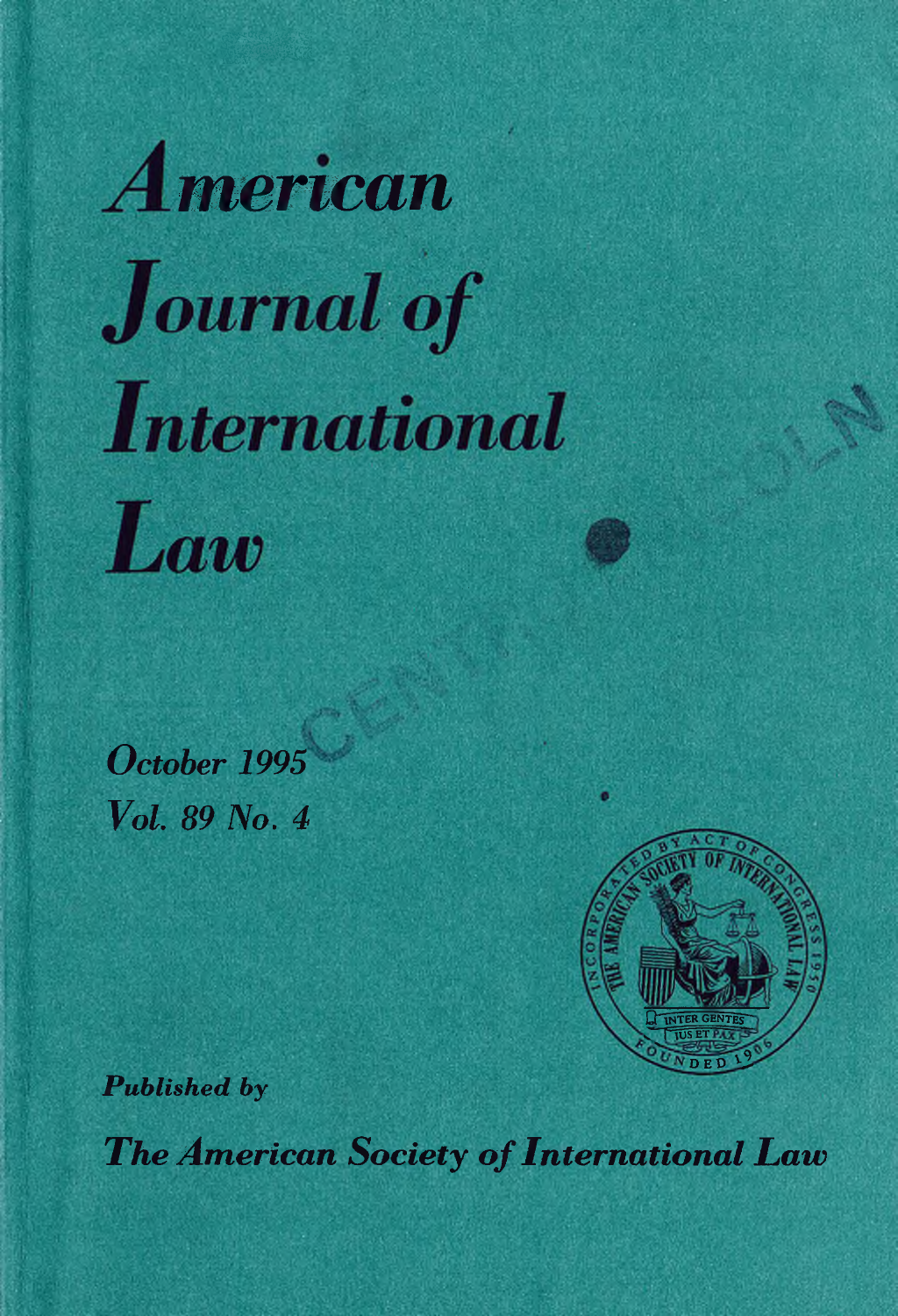## **AMERICAN JOURNAL OF**

## **INTERNATIONAL LAW**

### **VOL. 89 October 1995 NO. 4**

#### **CONTENTS**

Fraction Self-Executing Treaties<br>The Four Doctrines of Self-Executing Treaties<br>The U.S. law distinction between self-executing and non-self-executing treaties<br>has long confounded courts and commentators. Professor Våzquez self-executing treaties masks four distinct types of reasons why a treaty may not be judicially enforceable. In this article, he identifies the four distinct " doctrines" of self-executing treaties and the very different types of analysis they call for.

## **Central East Asian Maritime Boundaries and the Law of the Sea**<br>*Jonathan I. Charney* 724

Complex issues abound regarding the rights of the coastal states in the Sea of Japan, the Yellow Sea, the East China Sea and the South China Sea. New international law of the sea has changed some of the basic law applicable to the maritime boundary disputes in the area. Difficult relations between th resolution of the maritime and territorial claims problematic. Professor Charney suggests that interim cooperative non-boundary-based solutions might lead to the resolution of these maritime boundary issues.

| <b>Notes and Comments</b>                                                                                                                                                                                                     |            |
|-------------------------------------------------------------------------------------------------------------------------------------------------------------------------------------------------------------------------------|------------|
| <b>Extraterritorial Application of American Law after the Insurance Antitrust</b><br>Case: A Reply to Professors Lowenfeld and Trimble<br>Larry Kramer<br>Correspondence                                                      | 750<br>759 |
| Contemporary Practice of the United States Relating to International Law<br>Marian Nash (Leich)                                                                                                                               | 761        |
| International Decisions<br>Judith Hippler Bellow<br>Case notes by John R. Schmertz, Jr., and Richard Desgagne                                                                                                                 | 772        |
| <b>Current Developments</b><br>Implications for Fisheries Management of U.S. Acceptance of the 1982<br>Convention on the Law of the Sea<br>William T. Burke<br>Establishing the International Tribunal for the Law of the Sea | 792        |
| Shabtai Rosenne<br>The Procedural Framework of the Agreement Implementing the 1982<br>United Nations Convention on the Law of the Sea                                                                                         | 806        |
| Annick de Marffy-Mantuano<br>David K. Linnan<br>APEC Quo Vadis?                                                                                                                                                               | 814<br>824 |
| <b>Book Reviews and Notes</b><br>Edited by Richard B. Bilder<br>Chinkin, Christine. Third Parties in International Law (Stephen M. Schwebel)<br>Childers, Erskine, and Brian Urquhart. Renewing the United Nations System     | 835        |
| (Harold K. Jacobson)<br>Weiss, Thomas G., David P. Forsythe, and Roger A. Coate. The United Nations<br>and Changing World Politics (Harold K. Jacobson)                                                                       | 837<br>837 |
| Alger, Chadwick F., Gene M. Lyons, and John E. Trent (eds.). The United<br>Nations System: The Policies of Member States (Harold K. Jacobson)                                                                                 | 837        |